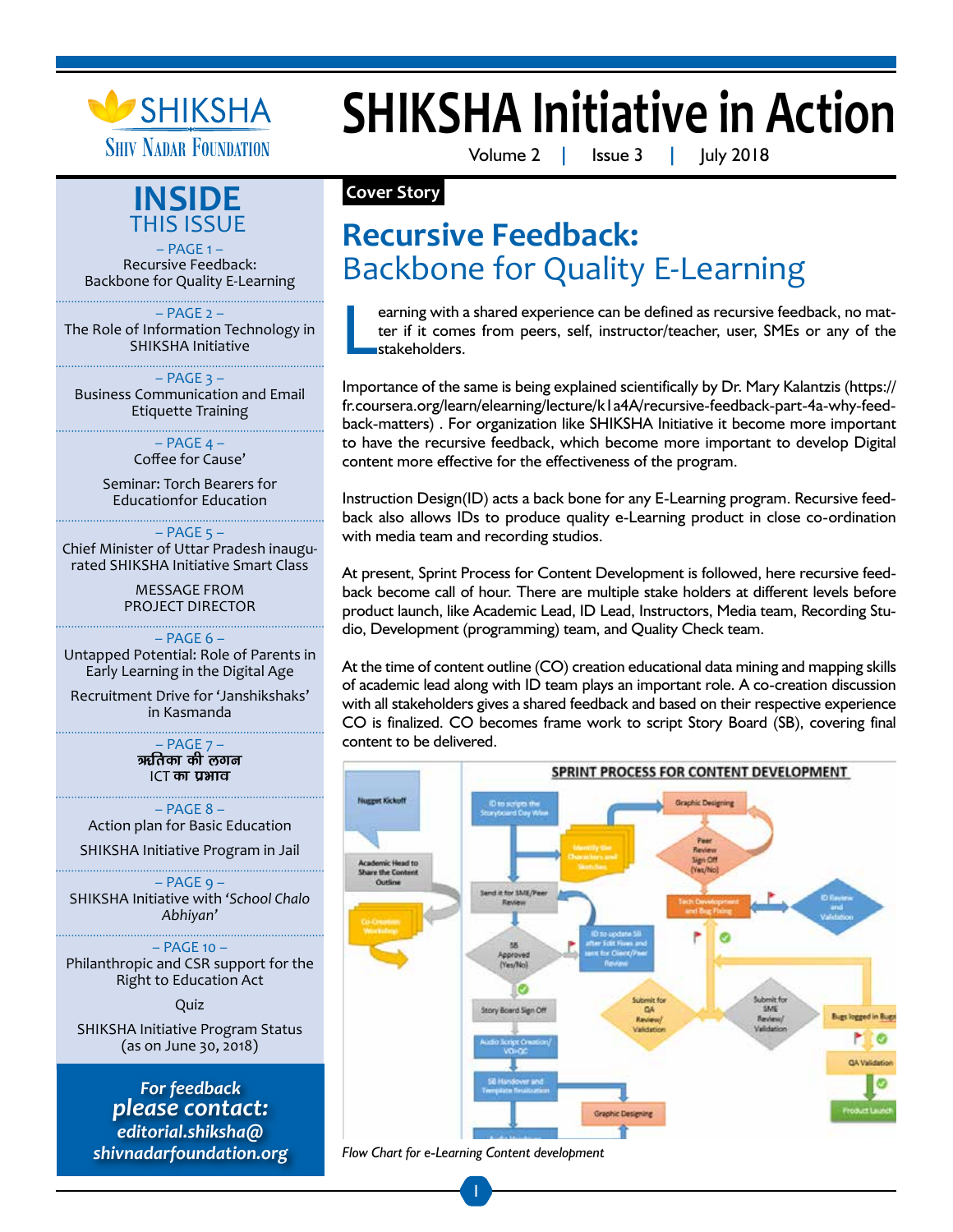Once SB is finalized by the IDs, it is peer reviewed to receive a feedback confirming checklist and suggest the areas of improvement. ID signed off SB is handed over to the graphic/media team with proper narration.

Within SB, both formative and summative assessment activities are scripted to assess the learner and level of understanding. SB writer receives feedback at various levels. It comes from peer and ID lead (internal client) and SME (external client). Similarly, nugget (media) is also reviewed by both internal and external clients. This process established a continuous feedback mechanism, meeting recursive feedback.

Even after product launch, another feedback process is defined; which is a feedback from field team/instructors using these nuggets. Ultimately, recursive feedback helps to create an effective and impactful deliverable.

> **– ANUJ GOSWAMI Manager, Instructional Designer**

#### **Lead Article**

## **The Role of Information Technology** in SHIKSHA Initiative

#### **Introduction**

SHIKSHA Initiative firmly believes that technology has the potential of transforming education and improve learning among students as well as building the capacities of teacher. To support teaching and learning, as well as improve overall education management, a variety of ICT-aided instructional approaches are implemented. To ensure smooth operations of these approaches IT vertical is established in SHIKSHA Initiative.

The IT vertical plays a pivot role in SHIK-SHA Initiative program as it's an integral part by providing technical assistance and support in ensuring proper functioning of all electronic devices, maintenance and upgrading of ICT equipment's. The Vertical was formally established in 2015 and currently consisting a team of 12 members, who are supporting IT operations across Centre of Excellence (Gautam Buddha Nagar and Bulandshahr) and Expansion (Kasmanda).During the entire

course of evolution and execution, the vertical is strengthened with the creation and implementation of robust processes that ensure zero downtime. Furthermore, the IT team management of SHIKSHA Initiative along with the support of core team members successfully enforced the Standard Operating Procedures (SoP) like Daily field visits, downtime logging and monitoring, preventive IT health checkup, inventory management etc.

SHIKSHA Initiative IT setup utilize advanced information technology to convert the learning content of primary classes into simple, interactive computer-based tutorials which are embellished with audio-visual approach. It support's subject knowledge and ensure that technologyuse enhances teaching and learning more effective. It has been widely recognized that fostering digital literacy in the classroom help children to diversify this experience and knowledge to make learning more relevant, eventful and purposeful.

#### **Research and Innovation**

Other than day-to-day IT operation, IT vertical of SHIKSHA Initiative is also undertaking continuous effort in bringing innovative technologies and best practices to work. Regular research and development is being conducted to enhance the ICT delivery in the classroom by developing high tech, replicable, scalable and robust systems. Learning Management System (LMS) and Path Finder (Internal resource tracking, Asset tracking, call ticketing, Data driven app with features of geo fencing) are two of such products that are worth mentioning and are in a process to be rolled out soon.

Enhancement of the ICT content with the need of incorporating changes introduced in Government textbook of Elementary level and Adult literacy Program are major projects to be delivered which is being monitored under the leadership of IT project desk of SHIKSHA Initiative being supported by HCL Technologies. Two



*Pranjal Kumar Baruah, IT Head -SHIKSHA Initiative, discussing various aspects of IT vertical with Senior Leadership*





*SHIKSHA Initiative IT Team in Action, Picture: Right of CoE tam and left photo is from Expansion*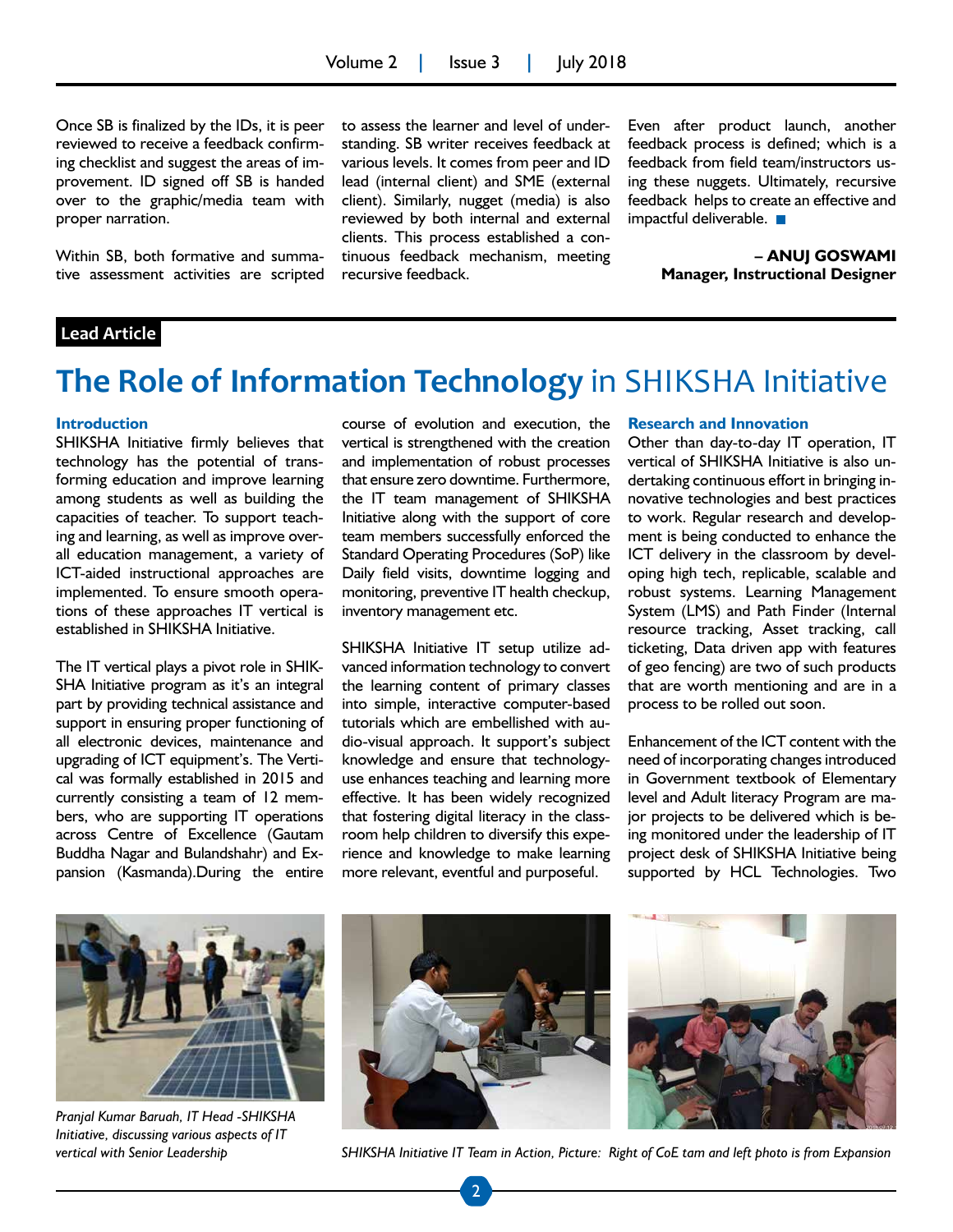dedicated teams from HCL Edge and HCL BPT are engaged closely for the development of Digital Content and Learning Management with SHIKSHA IT team.

#### **Support and Collaboration**

All the young and enthusiastic team members of IT domain are always ready to support and are at their toes in extending cooperation in other field operations like data management and field surveys working closely with field operations team at CoE and Expansion. The team also extends support to other verticals of **Shiv Nadar Foundation** in conducting Online Entrance Examination for Vidya Gyan Leadership Academy.

It's noteworthy that CoE- IT team not only carryout IT operation management, but also toil out in conducting POC (Proof of Concepts) of new Research and Developments (R & D) forn ewer technology integration and conducting UAT(User Acceptance Test) for products under development.

SHIKSHA Initiative , IT team is highly motivated and dedicated by contributing its best to achieve the mission 'Eradication of Illiteracy'. ■

> **– PRANJAL KUMAR BARUAH IT Head, SHIKSHA Initiative**

#### **Update**

# **Business Communication and** Email Etiquette Training

"Business Communication &<br>Email Etiquette Training" was organized by SHIKSHA Initiative for Email Etiquette Training" was organized by SHIKSHA Initiative for its employees. Traing was contucted at both locations, CoE (Dadri) and Expansion (Kasmanda). Pre-assessment was conducted for employee's before enrolling employees in this training. The training was organized in three batches – two at Dadri and third at Kasmanda. Event witnesses huge participation of81 participants at SNU and Vidya Gyan, Sitapur campus respectively. Trainer from T2ID, Ms. Sheital Sood delivered the training with a great enthusiasm of participants.

Training was designed with two-fold objectives i.e. helping participants to learn integrated professional communication skills and to adapt appropriate practices for drafting clear and concise emails. Employees from varied departments i.e. operations, academics, IT, data analytics; administration attended this training providing overwhelmingly positive feedback. All the participants unanimously agreed that this training will certainly help them in their day-to-day communication, subsequently enhancing overall performance and look forward for similar trainings. SHIKSHA Initiative extend heartiest gratitude to the T2ID team from HCL Technologies for providing resource and expertise for conducting the training in the guidance of Mr. Ullas Kakkar. The overall event was planned and executed by Mr. Pranjal Kumar Baruah, SHIKSHA Initiative in the co-operation and collaboration with the operations team from both the location.  $\blacksquare$ 

| <b>Training Schedule</b> |                            |                                                    |                               |  |  |
|--------------------------|----------------------------|----------------------------------------------------|-------------------------------|--|--|
| <b>Batch</b>             | Date                       | Location                                           | No. of<br><b>Participants</b> |  |  |
|                          |                            | 12-13 June 2018 Shiv Nadar University (SNU), Dadri |                               |  |  |
|                          | 14-15 June 2018 SNU, Dadri |                                                    |                               |  |  |
|                          |                            | 19-20 June 2018 Vidyagyan, Sitapur                 |                               |  |  |





*1 (Top) and 2(Bottom) SHIKSHA Initiative team at Kasmanda and SNU respectively attending training*

**– PRANJAL KUMAR BARUAH IT Head, SHIKSHA Initiative**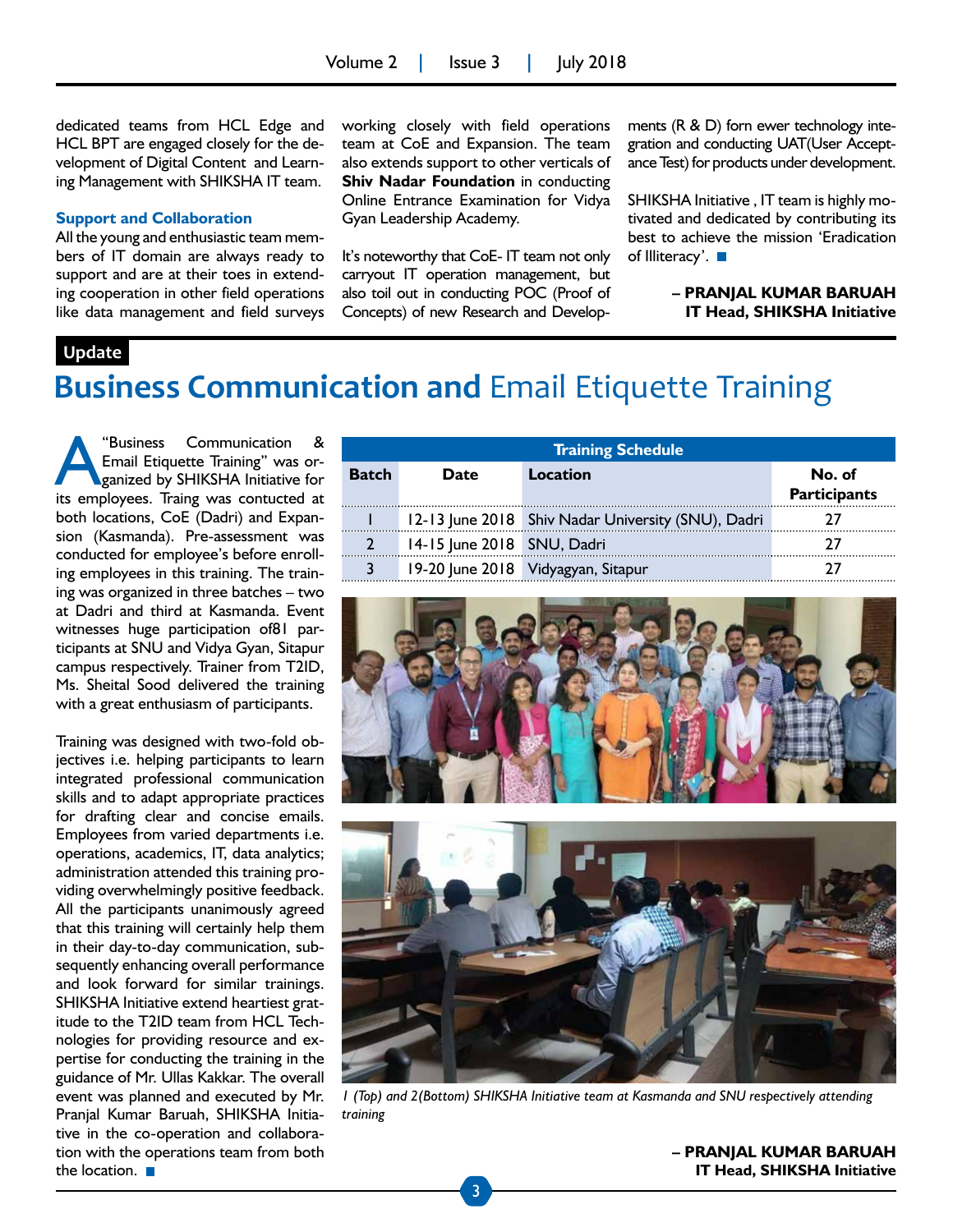## **Coffee for Cause'**

ause Because, India's one of the most credible catalyst to generate networking among various stake holders for sustainability and Corporate Social Responsibility (CSR), organized an event 'Coffee for Cause' on June 22, 2018 at Hotel The Lalit in New Delhi. Event was focused to provide a forum to development-leading professionals representing the responsibility and sustainability domain to ensure the continuity of conversations keeping in mind the value-addition moments clubbed together in one bouquet. SHIK-SHA Initiative was represented by Robin Sarkar, Project Director and Lalitendra Bhartiya, Deputy Project Manager Operations. Robin was one of the panelists to discuss 'Individual Social Responsibility (ISR) – how individual employee of corporates and NGOs can make a difference'.The key topics covered were, power of the collective strength of the workforce – how several companies together can initiate a movement and best ISR practices at some of the large corporate houses in the country."SHIKSHA



*Robin Sarkar, Project Director, SHIKSHA Initiative (Second from Left) participating in panel discussion*

Initiative, is a unique model of basic education with ICT aided content operating in rural areas of Uttar Pradesh", said Robin. Furthermore, he explained how a learner from a rural area ( students and adult learners) can easily understand, learn and grasp the information, with retention and apply it in real life. Robin concluded with the words that,"SHIKSHA Initiative is a replicable and scalable ICT content-based

model,which can impact and transform our education system. Referring to Individual Social Responsibility (ISR), is an individual's duty to the community towards upliftment of various social causes" **I** 

#### **– LALITENDRA BHARTIYA Deputy Project Manager Operations, SHIKSHA Initiative**

## **Seminar:** Torch Bearers for Education

HIA Foundation and Vigyan Foundation in collaboration with the UNICEF, Change Alliance, Sarva Shiksha Abhiyan (SSA), Department of Basic Education, FICCI-Flo organized a brief session with the objective for ensuring inclusive and equitable quality education as 'Torch-bearers for Education.' The session was organized on June 27, 2018 at SCERT Hall, Nishatganj, Lucknow. During the session, CCRD (Centre for Community and



*on Education'*

Rural Development) interventions were briefed by Mr. Ritwik, Education Specialist, UNICEF Lucknow.Furthermore, Director Basic Education, Mr. Sarvendra Bahadur shared UP State Government's initiative on improving status of education. In the light of new policies,Joint Director Mr. Ajay Singh presented the SSA perspective on quality education. Post briefing a 'Potential Collaboration on Education' was discussed among panellists, attended by Mr. Manyank Sinha, Sr. Program Manager, SHIKSHA Initiative.

Session kicked off with introducing panel organization and respective interventions. Mr. Mayank Sinha, shared the challenges faced by SHIKSHA Initiative and the opportunities available in the journey to achieve organizational goals. Collective list of challenges shared by various stake holders are *Panel discussion on 'Potential Collaboration* noteworthy for effective deliver.

- Organizations working in schools rarely get support from teachers.
- The infrastructure of schools is a big challenge.
- Penetration of IT Enabled Services is still a challenge in rural areas.
- Gender equality is still a challenge in many districts of U.P.
- Various organizations have different mandates and they work as per the mandate
- Organizations should come together and work in collaboration to display an effective way to cater to existing challenges.

The seminar concluded with the way forward for the potential collaboration among the organizations present in the event.  $\blacksquare$ 

> **– MANJULA YADAV Project Associate, Kasmanda**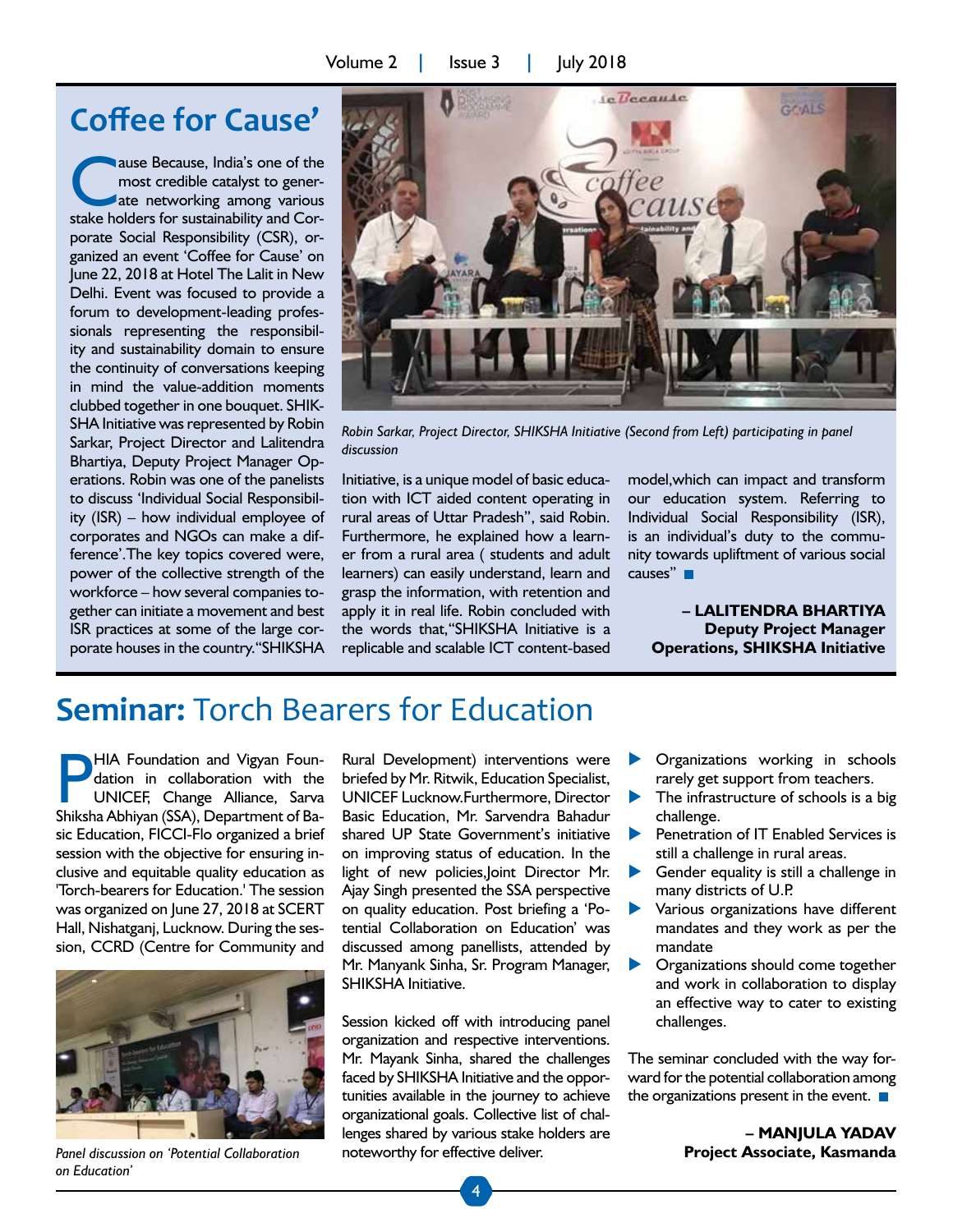# **Chief Minister of Uttar Pradesh** inaugu- rated SHIKSHA Initiative Smart Class

**Solution and School State and School State and School State and School State and School State administration has collaborated with numerous non-governmental organiza-<br>district administration has collaborated with numerous** onbhadra district is one of the aspirational districts in Aspirational Districts Program launched by the PM of India in January 2018 that aims to transform selected districts by the virtue of educational mile stones. For holistic development tions. To introduce innovative method of teaching in Government Primary Schools, District Magistrate, Mr. Amit Kumar Singh has invited SHIKSHA Initiative to collaborate for ICT enabled education. For the upliftment of quality education under the 'Sone School Kayakalp Initiative', ICT enabled classes will commence in 100 schools of Sonbhadra district.

In view of above, Chief Minister of Uttar Pradesh,Yogi Adityanath inaugurated SHIKSHA Initiative Smart Class on 7 July 2018 in Patwadh-I Primary School of Chopan Block, Sonbhadra. He observed the class and its effectiveness by teaching through digital content CM, showed his contentment and suggested to teach every class with this technique. He also interacted with



*Chief Minister, Uttar Pradesh - Yogi Adityanath observing SHIKSHA Initiative Smart Class.*

students present in the class and enquired about their interest for this methodology. District Magistrate, Mr. Amit Kumar Singh explained to the CM that, "content and all possible IT/academic support for the SHIKSHA class is provided by Shiv Nadar Foundation." Mr. Kartikey Pandey (ITSE-Kasmanda) from SHIKSHA Initiative presented brief overview of SHIKSHA Initiative and its content to the CM.

Chief minster showed his keen interest in the content and appreciated the efforts of SHIKSHA Initiative. He made special mention of impact generated by Shiv Nadar Foundation at different schools of Sitapur, where this program is running successfully since one year.

District administration has collaborated with Shiv Nadar Foundation, UNICEF, Panchayat, NEDA, District Mineral Foundation Trust, Sonbhadra, Piramal Foundation to uplift the education level in the district schools. District Mineral Foundation Trust has provided fund for laptop and projector, as it was a great challenge for village Panchayats. Patwadh-I, ICT enabled Primary School will be a model for the remaining 99 schools shortlisted for 'Sone School Kayakalp Initiative'.



*Chief Minister, Uttar Pradesh - Yogi Adityanath Interacting with Students in SHIKSHA smart class*

**– RENU CHAUHAN Project Associate, Kasmanda**

## MESSAGE FROM **PROJECT DIRECTOR**



*"Man often becomes what he believes himself to be. If I have the belief that I can do it, I shall surely acquire the capacity to do it even if I may not have it at the beginning."*

*– Mahatma Gandhi*

The precious thought reflected in action during selection of Janshikshak for expansion of SHIKSHA Plus, the adult literacy program. Each one of us aligned with vision and values of mission becomes individual torch bearer of our moto. Every single minute invested to achieve our goal demands our overall alignment and integrity. Perhaps, we are living it and as a result Chief Minister, UP visited our smart classes in Sonebhadra district (UP). It shows greater acceptance of our vision and expanded grounds for our action. Our actions will choose the participation of various stake holders. Our capacity will create, possibilities of their contribution. Our reaction will provide them a choice to embrace our philosophy. Future may give us many horizons, full of challenges or silky smooth; but I am confident enough that with integrated endeavours, we shall come over; whatever be the path. My heart will sing chorus for our every collective victory. Good Luck.

**– ROBIN SARKAR Project Director, SHIKSHA Initiative**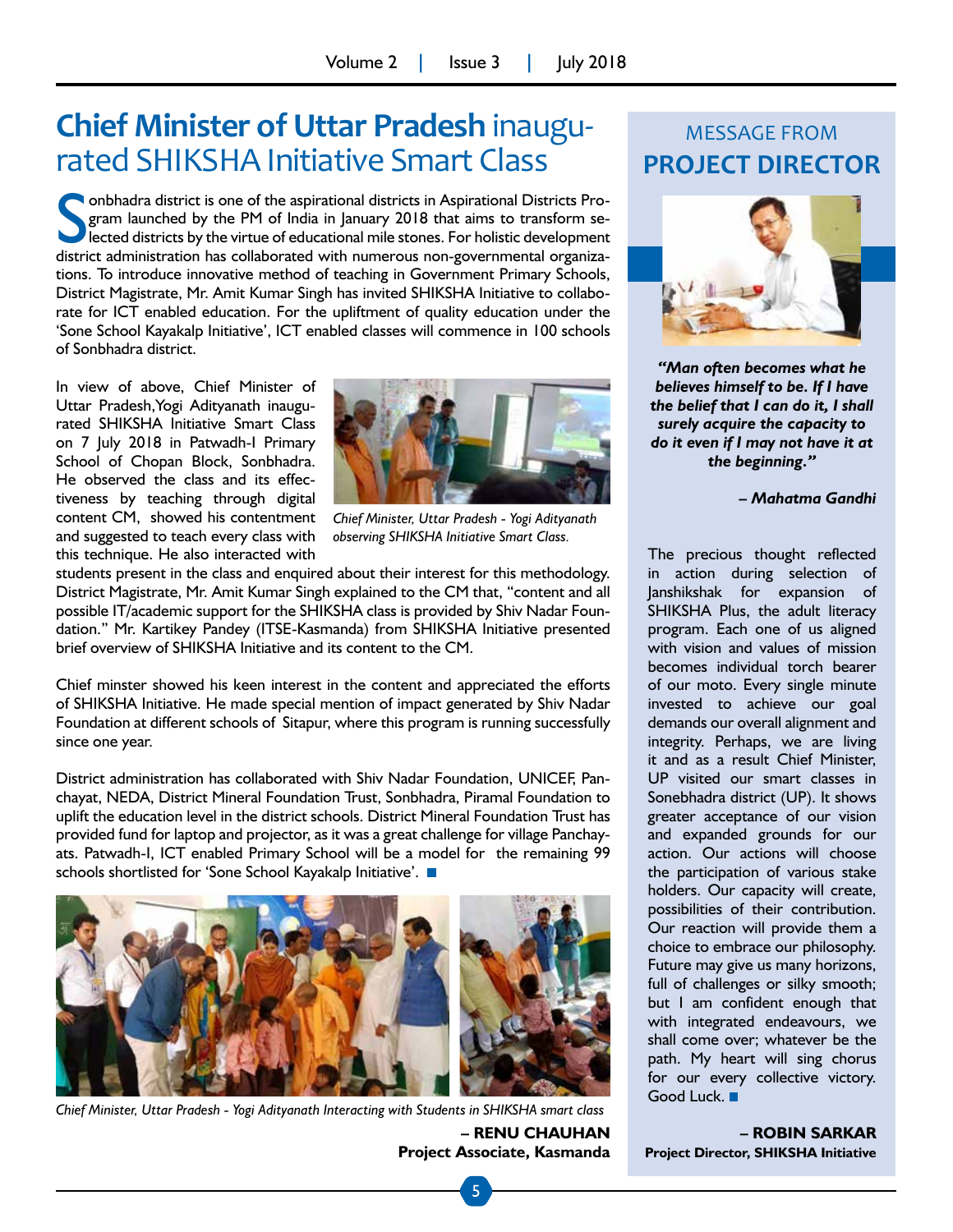## **Untapped Potential:**  Role of Parents in Early Learning in the Digital Age

There are numerous dialogue hap-<br>
pening around the world on a<br>
range of facets in early learning.<br>
However, there is less deliberations on pening around the world on a However, there is less deliberations on the role of parents in early learning. In the current scenario,parents across socioeconomic layers becoming more aspirational of their kids' education and there is a digital access surge in their households.

Based on this theme,SHIKSHA Initiative team participated in roundtable entitled "Untapped Potential: Role of Parents in Early Learning in the Digital Age." This is second roundtable of a series organized by World Reader, Project Literacy (a Pearson Initiative) and Aga Khan Foundation on June 27, 2018 at the India Habitat Centre in New Delhi. This roundtable

brought together leading stakeholders from the early learning, digital space and impact investing to serve as a platform to discuss promising practices. SHIKSHA Initiative was one of the key stake holders with its philosophy and unique model.  $\blacksquare$ 

#### **– AL FURQAN SHAH KHAN Deputy Project Manager**



*Panel discussion during event*

# **Recruitment Drive for** 'Janshikshaks' in Kasmanda

**Mobilisation Activity** 

Screening of **Resumes** 

Written Test at Village Panchayat

**Face to Face Interview** 

Pre-selection **Training** 

**Final Selection** 

*Recruitment and Selection Process of 'Janshikshak'*

**2** 018-19, a<br>program<br>27000 adul<br>Buddha Nagar. 018-19, academic year is remarkable for SHIKSHA plus program by witnessing an expansion to reach around 7000 adult illiterates in the district of Sitapur and Gautam

A drive to on board volunteers called 'Janshikshaks' was carried out in the selected villages at both the locations.'Janshikshaks' will play pivot role in program by implementing the program on ground.

Every village of targeted Village Panchayat was visited and

screened to identify well deserving and result oriented candidates. It's was a challenging task to convince masses to volunteer and appear for selection process, especially when candidates are from rural background

*Volunteers appearing for written test for the position of 'Janshikshak' at Gram panchayat level*



with almost no exposure to such community work. Moreover, due to various social factors they avoid stepping forward for such initiatives. Ebullient efforts of team members generated awareness in all the gram panchayats of Kasmanda block and created a consent to be associated with noble cause of eradication of illiteracy by driving focused mobilization activity. Applications had also been received from other blocks of Sitapur and Lucknow.

#### **Recruitment and Selection Process of 'Janshikshak'**

'Janshikshak' selection drive conducted two rounds of written

test and face-to-face interview has been conducted at five Village Panchayats. In total, 363 candidates showed their interest in volunteering,out of which 153 have been shortlisted for pre-selection training round which will be done in the month of  $|$ une.  $\blacksquare$ 

> **– SMRITI RIA PATAR Project Associate, Kasmanda**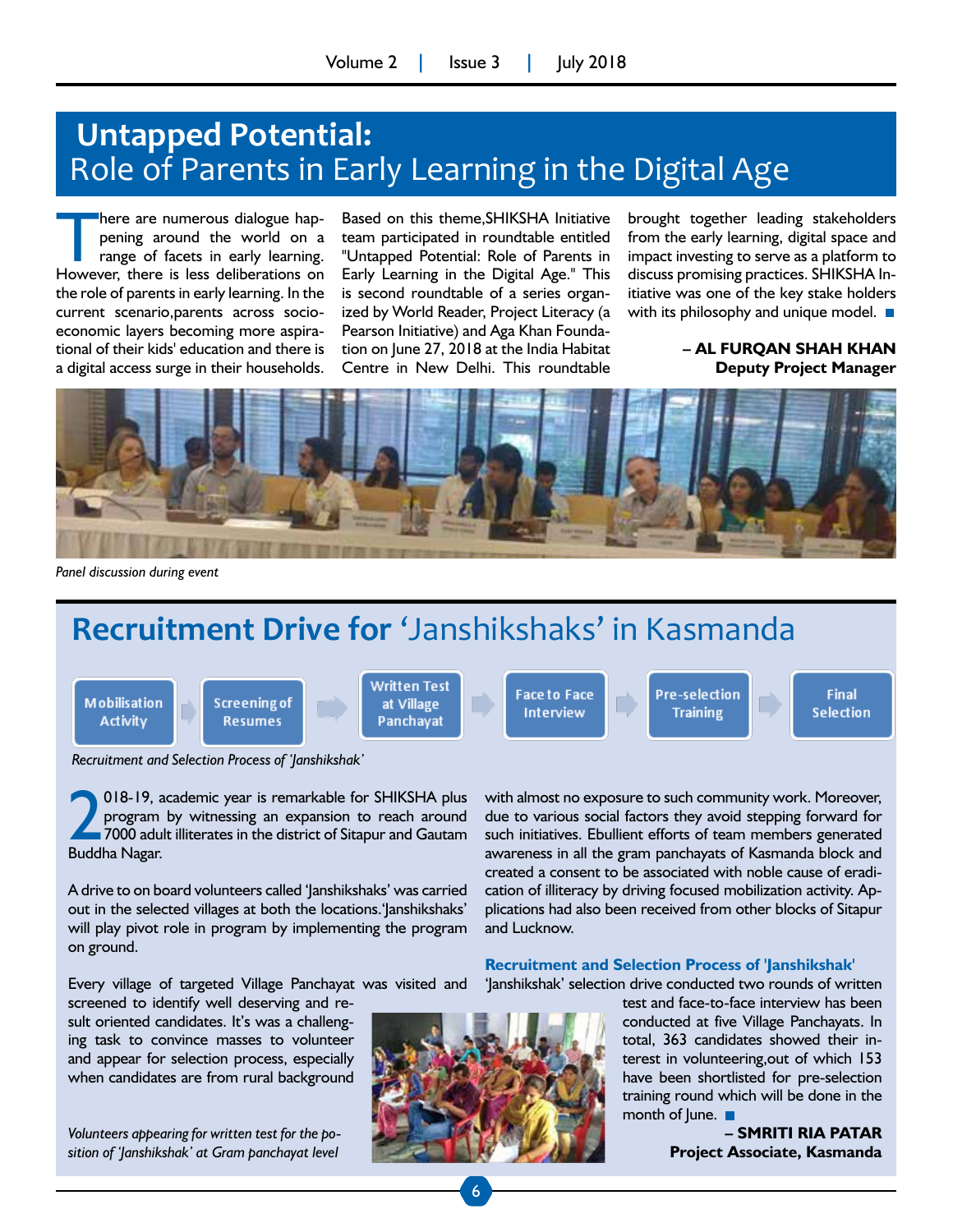#### **Case Story**

## ऋतिका की लगन



 $\prod_{\stackrel{\scriptstyle \pi}{\scriptstyle \pi\pi}}$ त साल की ऋतिका, दादरी जिला गौतमबुद्ध नगर के प्रा० वि० शाहपुर खुर्द्द में दूसरी कक्षा की छात्रा है। ऋतिका ने इस विद्यालय में पहली कक्षा से पढ़ना शुरू किया था। ऋतिका अपने माता–पिता, एक बहन व एक भाई के साथ स्थानिय निवासी है। पिता, दिल्ली के एक आंगनबाड़ी में कार्यकर्ता हैं। घर

में ऋतिका के पिता एकमात्र कमाने वाले व्यक्ति हैं। गांव से दूर रहने के कारण ऋतिका के पिता शनिवार को घर आते हैं और रविवार की शाम को वापस चले जाते हैं। यदि ऋतिका की माँ बिमार हो जाती हैं, तो वह और उसका भाई निशांत पढ़ाई के साथ–साथ घर के कामों में माँ का हाथ भी बंटाते हैं।

ऋतिका का भाई, निशांत बडा है और इसी विद्यालय की चौथी कक्षा में पढता है। वह घर पर पढने में ऋतिका की मदद भी करता है। ऋतिका अपनी उम्र के हिसाब से बहुत अच्छी बातचीत करती है और उसका इस तरह से बात करना मुझे बहुत अच्छा लगता है। ऋतिका के द्वारा दिये गये जवाब बहुत प्रभावित करते हैं। यह छात्रा हमारी कक्षा में दी जा रही शिक्षा से भी बहत प्रभावित रहती है। मैंने देखा कि जो छात्रा पहले प्रश्नों के उत्तर पूछने पर थोड़ा झिझकती थी, वह धीरे–धीरे न जाने कब कक्षा में होशियार बन गयीं। ऋतिका कक्षा में दूसरे बच्चों को भी पढ़ने के लिए उत्साहित करती है। कक्षा में ऋतिका

मन लगाकर रूची पूर्वक पढ़ती है। जब मैंने पूछा कि उसे कंप्यूटर से पढ़ने में कैसा लगता है? तो उसने मुझे बताया कि पहले जो बात समझने में कठिनाई होती थी, वह बात अब जल्दी समझ लेती हूं। अब ऋतिका नयी बातों को समझने में देर नहीं लगाती, बल्कि दूसरे बच्चों को भी सीखने में भी मदद करती है। यह छात्रा हर विष्य में बहुत अच्छे अंक लाती है। अन्य बच्चों की अपेक्षा यह छात्रा शिघ्र ही पढाई सम्बंधित बातों को आसानी से सीख जाती है।

अतः मैंने सोचा की क्यों न इस छात्रा को और आगे बढ़ाया जाये ताकि यह उन हजारों लड़कियों की प्रेरणा का स्टोत बने, जो पढाई के नाम पर रोने लगती हैं और पढ़ाई से वंचित रह जाती हैं। उन्हें भी कंप्यूटर के माध्यम से पढ़ने का अवसर मिले। मैं ऋतिका के उज्जवल भविष्य की कामना करती हूँ, ताकि यह भविष्य में आगे बढ़ती रहे और अपने परिवार, गाँव व विद्यालय का नाम रोशन करें। ■

> – सरस्वती शर्मा. फील्ड ऑफिस, सीओई

#### **ICT** का प्रभाव

<u>छियासियान गढ़ी एक बहुत ही पिछड़ा हु</u>आ क्षेत्र है। यहाँ बच्चों को पढ़ाना बहुत कठिन कार्य है। चहाँ बच्चों का विद्यालय में प्रतिदिन उपस्थिति नहीं हो पाती अतः वहाँ का वातावरण शिक्षा के क्षेत्र में बिल्कुल निम्न है। बच्चों को बुला कर लाना पड़ता है तथा बच्चों के माता पिता भी इस विष्य में बहुत सक्रिय नहीं हैं। किन्तु हमारे प्रयास से बच्चे विद्यालय आने लगे हैं और उन्हें अच्छी शिक्षा भी प्राप्त होने लगी है। जब विद्यालय में LC.T. के माध्यम से बच्चों को सिखाया जाता है. तो उनके अंदर पढ़ने में रूचि देखने को मिलती है। बच्चे कंटेट देखकर जल्दी सीखने की कोशिश करते हैं तथा वे प्रतिदिन विद्यालय में आने की कोशिश करते हैं। उनके माता–पिता भी कभी–कभी बच्चों को देखने विद्यालय आते रहते हैं। वे अपने बच् चों को पढ़ते देखकर अत्याधिक प्रसन्नता व्यक्त करते हैं। अतः अब यहां पर लोगों को शिक्षा की



I.C.T. के माध्यम से पढ़ते बच्चे

आवश्यकता व महत्तव प्रति जागरूक हो रहे हैं और सभी ग्रामीण बहुत खुश हैं।  $\blacksquare$ 

"शिक्षा ही है ऐसा हथियार. जो दूर करे अंधकार" – नीलिमा पुष्पाजीवी, फील्ड ऑफिस, सीओई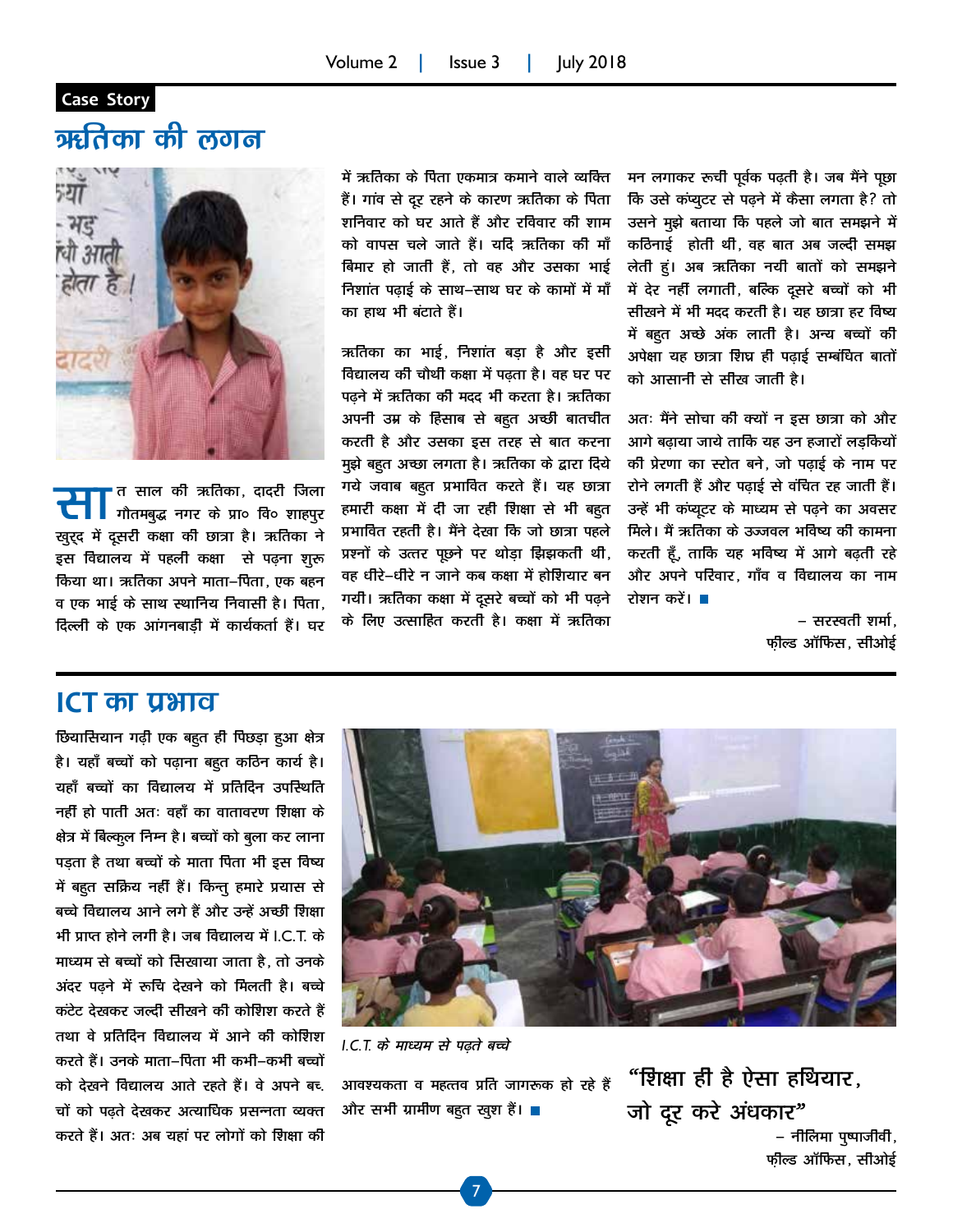# **Action plan for** Basic Education

HIKSHA Initiative team met Mrs. Manisha Trighatiya, Secretary, Department of Basic Education, Government of Uttar Pradesh on May 21, 2018. In this meeting, Mr. Raretary, Department of Basic Education, Government of Uttar Pradesh on May 21, 2018. In this meeting, Mr. Rajalingam, Special Secretary, Basic Education along with other development partner like Tata Trust, UNICEF, HCL Foundation etc. were also invited.The objective of the meeting was to form a joint monitoring action plan for department of Basic Education. Mrs. Manisha Trighatiya asked SHIKSHA Initiative, HCL Foundation and Tata Trust to provide technical support to develop mechanism for monitoring student's attendance, enrollment and teacher training management. Mr. Mayank Sinha, Senior Programme Manager (SPM), SHIKSHA Initiatives hared that SHIKSHA Initiative is currently testing its Learning Management System (LMS), which is going to serve said purpose and a demo session will be organized for the department once it is implemented. Mrs. Manisha Trighatiya instructed special secretary Mr. Rajalingam to review the LMS and understand the SHIKSHA Initiative program. She also urged to explore the possibilities to develop a Training Management System.

#### **- SHIKSHA Elementary Demo to Special Secretary, Basic Education**

Mr. Rajalingam, Special Secretary, Department of Basic Education, Government of Uttar Pradesh called a meeting with SHIK-SHA Initiative team to understand SHIKSHA Initiative's content and its process of analyzing learning outcome of students. Grade 1 and 2 content was demonstrated to Mr. Rajalingam. Special Secretary expressed his keen interestfor Grade 3, 4 and 5 content to be catered. 'It is under pilot run in some of the schools,can be shared with the department once required objectives are achieved, conveyed Mr. Sinha, SPM, SHIKSHA Initiative.

Mr. Rajalingam expressed the need of tracking system for school mapping, attendance management, and test mapping. He was informed about the importance and features of LMS, analyzation process for learning outcome of students, in addition the impact evaluation study being conducted by IIM, Lucknow. Mr. Rajalingam appreciated the process developed and adopted by SHIKSHA Initiative and assured every possible cooperation by the department.

## **SHIKSHA Initiative** Program in Jail

ducation is one of the most<br>powerful instrument in overall<br>development of individuals enabling<br>them to become active participants in powerful instrument in overall development of individuals enabling them to become active participants in the transformation of society. Education elevates them to comprehend their social, political and cultural environment better and respond to it appropriately.

As many of us have the luxury of taking basic literacy for granted, millions of adults around the world are still unable to read and write. According to UNESCO-Global Education Monitoring Report, 781 million adults in the world lack minimum literacy skills globally. Out of these 781 million people, India has the highest rate of illiteracy with 264 million adults unable to read and write. This is a significant concern for a country with a booming population and a growing economy.

Considering the fact, SHIKSHA Initiative is working to address it through its profound intervention among the Adult illiterate through its SHIKSHA<sup>+</sup> program. In view of the above, SHIKSHA<sup>+</sup> expanded its operation in District Jail Gautam Buddha Nagar, on the request of Superintendent of Jail. A letter of intent



*SHIKSHA Initiative team members with jail authorities*

was been signed on May 1, 2018 to run the program for the Adult illiterate inmates, aiming to make them literate;with an objective to adopt them in mainstream. In first phase, 81 inmates have been identified as illiterate of the age group of 18-23 years. To teach them, nine literate inmates were selected on the volunteer basis, and imparted training for two day son May 10-11, 2018. Training was done on digital Content Delivery based on ICT. Digital content, hardware and stationery required for the

smooth operation of the program was provided by SHIKSHA Initiative, which includes slate, slate pencil, projector, speaker, etc.

Program was formally launched on May 15, 2018 in the presence superintendent jail, jailer, deputy jailer, officials from Shiv Nadar University and SHIKSHA Initiative.

> **– JAYA SINGH Project Associate. CoE**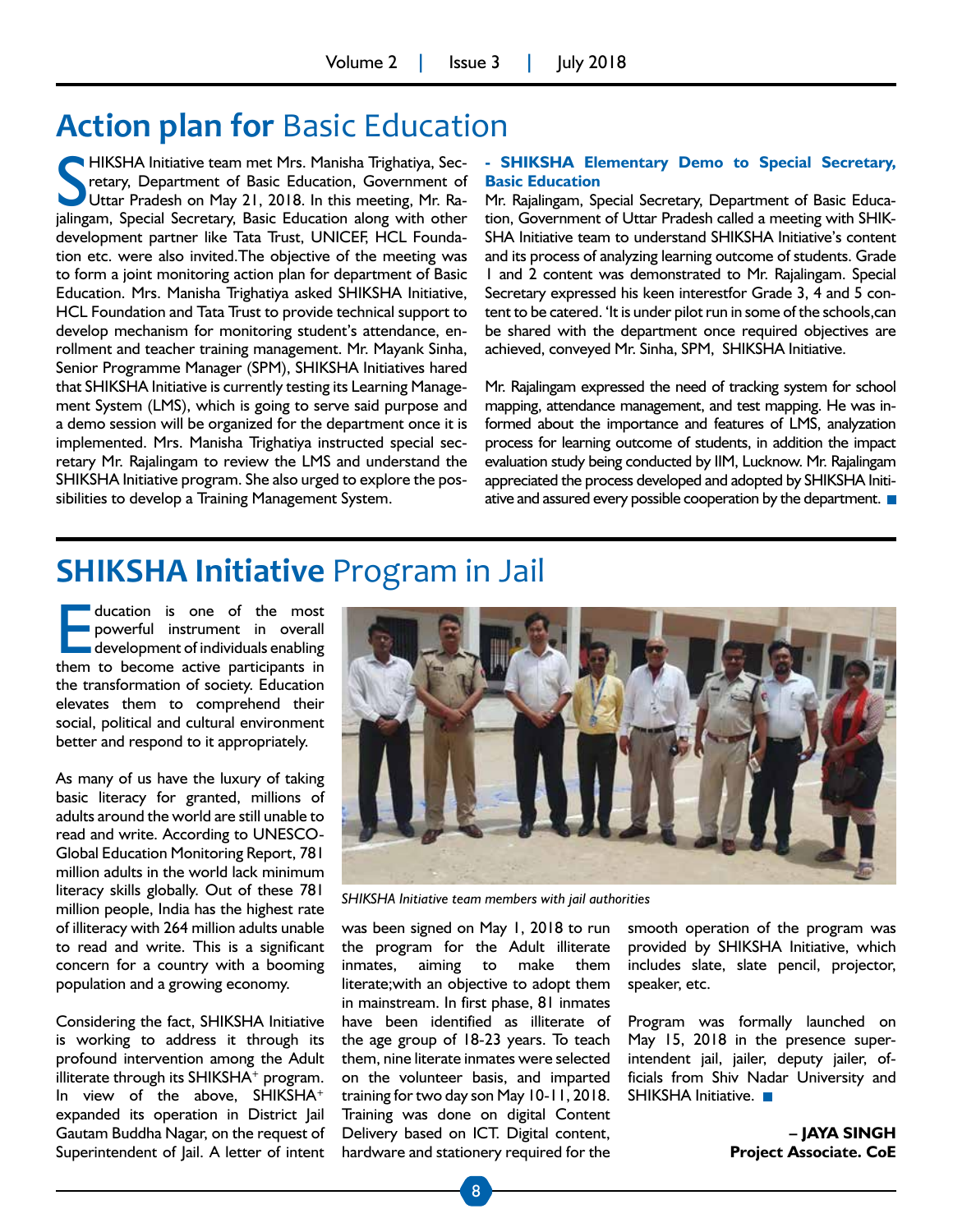## **SHIKSHA Initiative with** *'School Chalo Abhiyan'*







**Project Associate, Kasmanda** *SHIKSHA Initiative team members organizing village meeting*

**SHA** Initiative participated actively in "School Chalo Abhiyan" of Sarva Shiksha<br>Abhiyan, to generate awareness for enroll-<br>ing in schools. Drivelasted for five days and com-HIKSHA Initiative participated actively in "School Chalo Abhiyan" of Sarva Shiksha Abhiyan, to generate awareness for enrollmunity mobilization activity (May 7-11,2018) was carried out in villages of Kasmanda block, Sitapur (U.P.). School and community are the most important stakeholder for a child's education and their aligned, active participation can help to change the scenario of a child's education.

Community mobilization was planned at three levels - School Management Committee (SMC) meeting in school, door-to-door campaign in village and village meeting. SMC meeting was organized in schools;teachers, SMC members, and local residents filed their presence with great enthusiasm. The agenda of this meeting was to discuss the reason of low attendance in school, to create awareness among parents on effects of absenteeism on their child's learning and to inform them about the village meeting to be organized by SHIKSHA Initiative.

Door-to-door campaign was the next step after SMC meeting. Last step was village level community meeting. Village level community meeting was organized in the villages,where enrollment in schools is on a higher side,but at the same time large number of absentees is one of the major drawbacks. Approximately 20-25 people participated in these meetings and during the meeting importance of education, role of parents in child's education and SMC members, absenteeism and reasons for low learning outcome of children were discussed.

Community members participated actively in the discussion and put forward some of the known and unknown factors responsible for absenteeism e.g. crop harvest, lack of teachers in school, lack of teacher's interest etc. During the discussion, these points were addressed, and it was communicated, if community take its ownership and play an active role,said issues can be handled effectively. During the drive,parents of 6-8 years age group children;never enrolled in school were suggested to get their wards registered in nearest school.

**– RENU CHAUHAN**